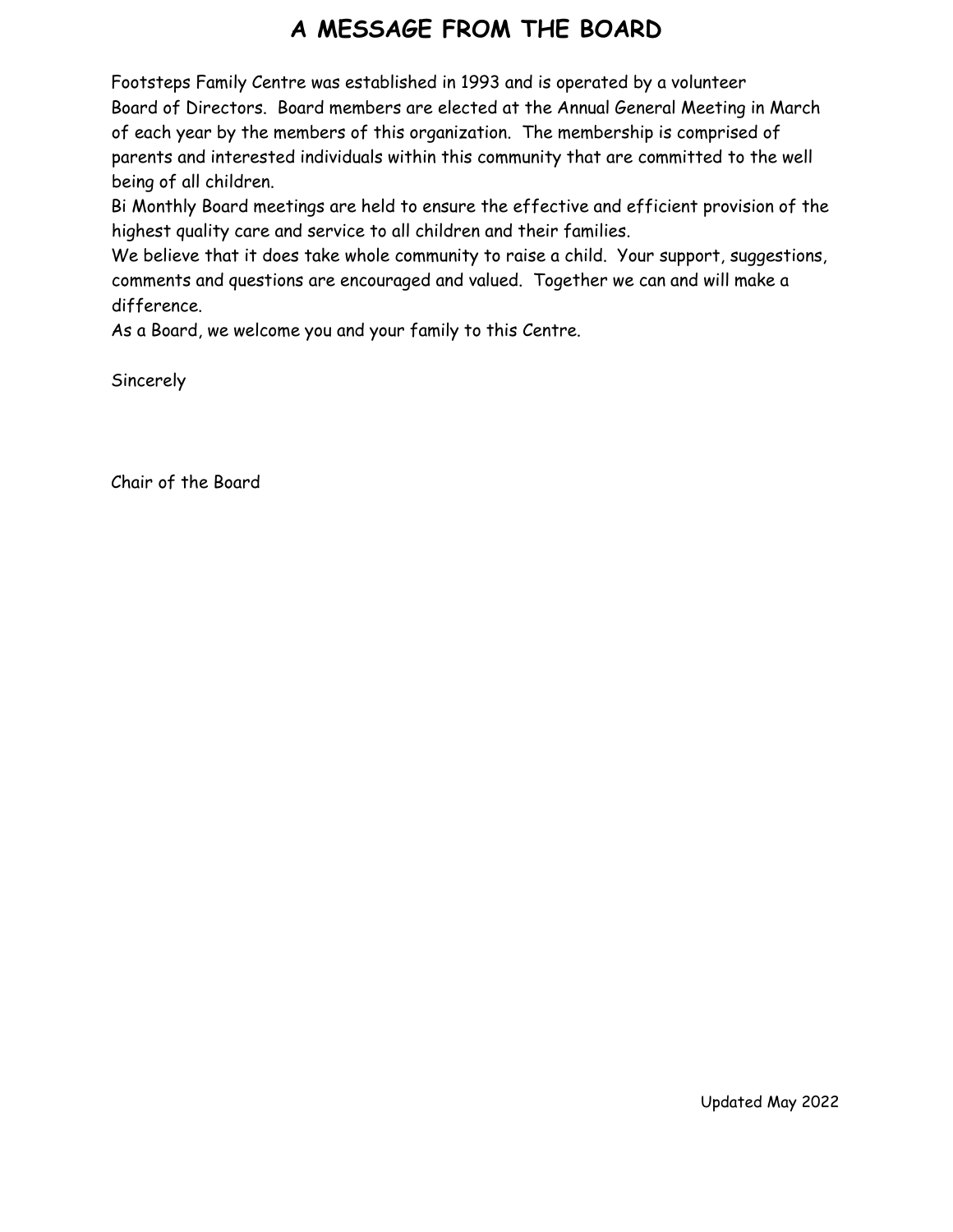# **PERSONAL BELONGINGS**

### CLOTHING AND POSSESSIONS

Children should wear washable play clothes to the centre. A second set of clothing for your child should be kept at the centre to be used when necessary. All clothing and shoes should be labelled to avoid losing articles. Clothing which your child can remove and replace easily is recommended as this encourages self-help skills and independence.

Appropriate outdoor clothing is required, as the children will be participating in outdoor play daily. (I.e., splash pants and boots for rainy weather, snowsuits, mitts, neck tubes and hats for winter). Please note that for safety reasons we request that no strings be attached to any article of clothing. We request that indoor shoes or slippers be left at the centre. This is especially important in case of a fire drill, as the children must exit the building.

We appreciate that children like to bring familiar items from home to help them feel more comfortable in the program. Therefore, to help avoid the loss of personal items, please label items.

### LABELLED ITEMS TO BRING FROM HOME

~blanket/stuff toy ~complete change of clothes (shirt, sweater, pants, underwear, socks) ~appropriate outdoor clothing ~pull-ups/diapers/wipes ~indoor shoes or slippers (footwear must have rubber souls) ~sunscreen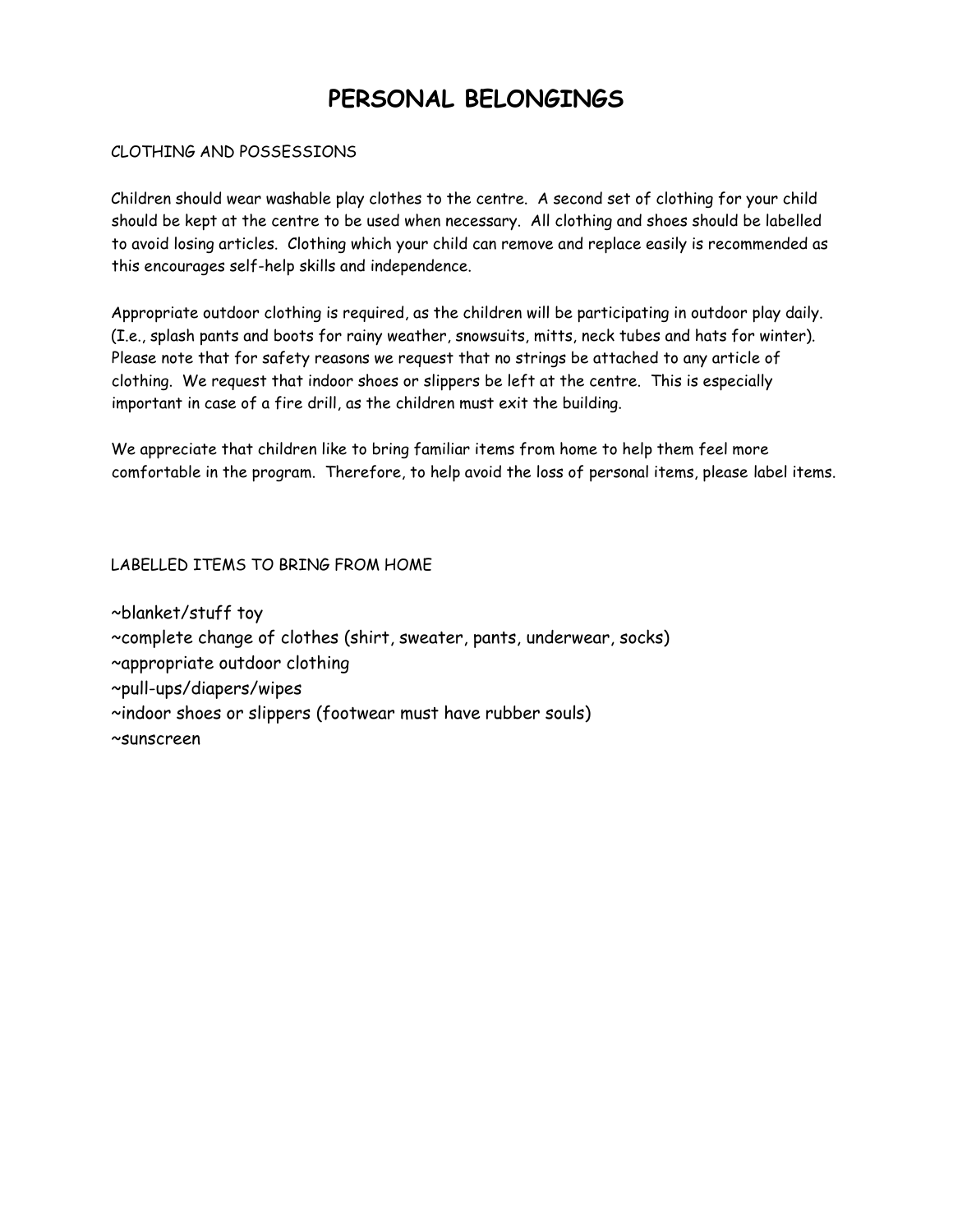# **DAILY OPERATIONS**

#### ARRIVAL AND PICK-UP

Young children are dependent of regular routines for their own sense of security. Footsteps Family Centre recommends that established hours of pick-up and drop-off be adopted. When a child(ren) arrives, the parent(s)/guardian(s) notify a staff member of the child=s presence. When picking up your child, the parent(s)/guardian(s) should inform the staff that the child is leaving. The above procedure is essential for the safety of all children. Unless otherwise arranged, children will not be released to any person other than those specified on the admission forms. A person delegated by the parent(s)/guardian(s) will be required to show identification when picking up the child to indicate such a person is indeed the delegate.

Footsteps Family Centre is open from 7:30 am – 5:30 pm (6:00 rural sites). Any children picked up after closing times will receive a late fee charge. Hours determined by TBDSSAB, to subsidy clients will be enforced.

If in the staff=s opinion, the pick-up person (parent/guardian or delegate) is not capable of caring for the child(ren) (e.g., intoxicated, incoherent), the staff will offer to call a taxi and contact the designate person(s) listed in the child=s file. If the pick-up person still insists on taking the child(ren) with them then the staff person will notify the proper authorities such as Police, Children's Aid & Centre's Director.

The staff who makes that decision will write up an incident report to be included in the child=s file, make a note of the incident in the daily journal, and call the Director and advise her/him of the situation.

### AGE CATEGORIES/SERVICES PROVIDED

Footsteps Family Centre provides care to children aged 0 – 12 years old. Children are enrolled into programs as age appropriate, Footsteps operates Monday – Friday, 12 months of the year (main centre) Satellite locations follow the school's calendar to which they are affiliated. PA days are offered pending feasibility surveys. Educators will guide you to the sign-up sheet at each site location. Parents will be notified if the program is NOT able to operate with approx. 1 week notice.

Our Lady of Charity School, 370 County Blvd., offers programming for infants, toddlers, preschoolers and school age JKSK to School Age 12 yrs. old.

Holy Cross School, 420 Brittany Dr., offers care before and afterschool for children JKSK to School age 12yrs old.

Five Mile School, 2025 Dawson Rd, offers care before and afterschool for children JKSK to School age 12yrs old

Gorham Ware, 2032 Kam Current Rd., offers care before and afterschool for children JKSK to School age 12yrs old.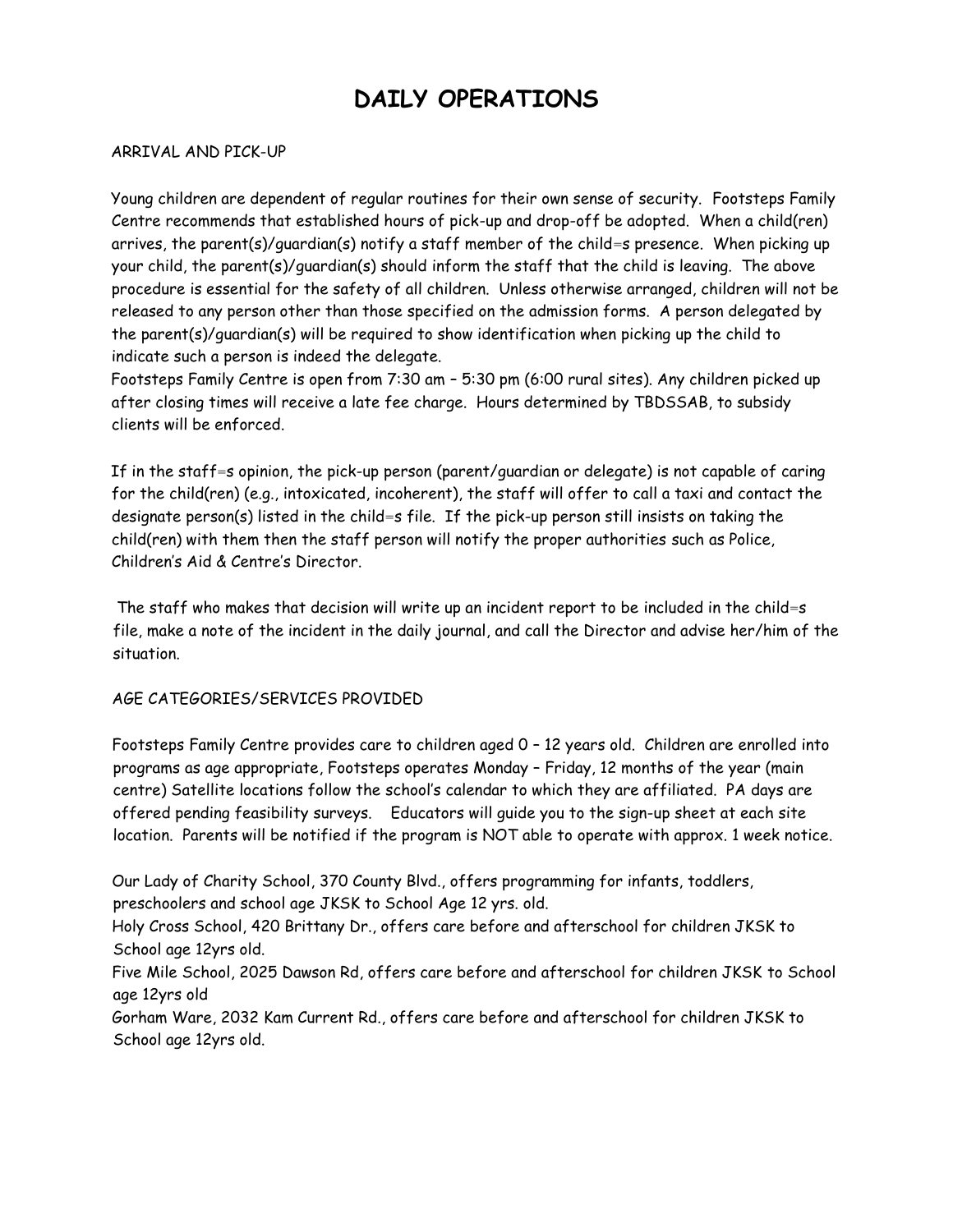### DAYS AND HOURS OF OPERATION

The centre will be opened from Monday to Friday, 7:30 a.m. to 5:30 p.m. (6:00 rural sites) The following statutory holidays will be observed:

- New Year=s Day Family Day Civic Holiday Good Friday Labour Day Easter Monday Thanksgiving Day Victoria Day Christmas Day Canada Day Boxing Day
	-

Footsteps closes for the last week of August each year to allow for annual custodial cleaning.

Footsteps offers full day childcare to school age children on days of school closure when feasible to do so. Parent sign up sheets are distributed approx. 2 weeks ahead of the scheduled school closure, pending need, determining feasibility, a decision will be determined by the Executive Director.

### SITE LOCATIONS/CONTACT INFO

Footsteps Family Centre Our Lady of Charity 767-1958 Holy Cross 683-0942 Five Mile 683-0958 Gorham Ware, Lappe 629-5431

Footsteps Executive Directors email address: [cmcbainfootsteps@gmail.com](mailto:cmcbainfootsteps@gmail.com) E transfer email address: [footstepsetransfer@gmail.com](mailto:footstepsetransfer@gmail.com)

Hi Mama app… Footsteps subscribes to the Hi Mama app. Should you wish to participate you will be able to can check in with your child's educator through out the day, receive updates about your child's activities, add family members so that they too can be involved in your child's day from anywhere! You can send messages to your child's program leaders and comment on your child's picture & record milestones in your child's development. Participation is voluntary to which a participation agreement is required, note: sometimes other children of the centre may feature in photos, videos or stories of your child. By giving your consent you agree NOT to share photos or video of any child other than your own, outside the program without permission.

Facebook page: Feel free to join us on our Facebook group Footsteps Family Centre.

### FIELD TRIPS

Children learn from actual experiences. Therefore, we place a high priority on outings. On the enrollment form, you were asked to sign an area for spontaneous walks close to the centre. This would include walks around the neighbourhood as well as nature walks.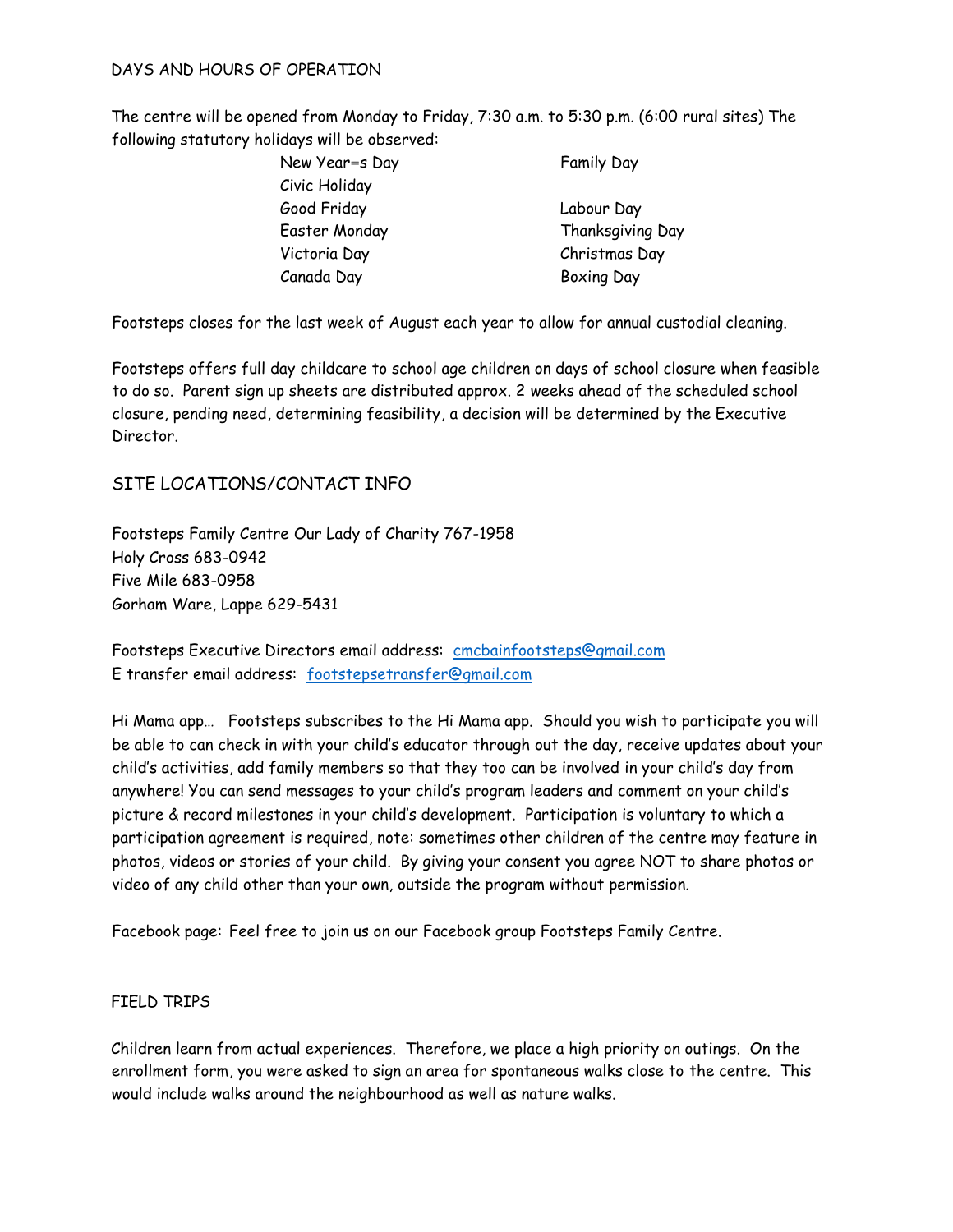When trips are planned to special places of interest, parents will be asked to sign a consent form, giving information of the destination, date, and times of departure and arrival.

### SUPERVISION OF STUDENTS AND VOLUNTEERS

Volunteers and students play an important role in supporting staff in the daily operation of Footsteps. Volunteers and Students are not permitted to be alone with a child and cannot be counted in staff-child ratios at any time. Students & Volunteers are required to submit current criminal reference checks, vulnerable sector, prior to starting with the centre.

## **EMERGENCY PROCEDURES**

### EMERGENCY EVACUATION / CLOSURE

In the event of a fire or other emergency situation that makes the centre=s premises unsafe, the staff and children will be evacuated from the building. The children will walk to the nearest designated evacuation site. They will remain there and be supervised until their parents or guardians can pick them up.

Our Lady of Charity School, walks to Suomi Koti Seniors apartments 527 County Blvd. Holy Cross School, walks to St. Anthony's Church 123 Hilldale Rd., Five Mile School, walks to McIntyre Community Centre 2051 Government Rd. Gorham Ware School, walks to Lappe Luthern Church RR14 Dog Lake Rd.

In the event of a school closure due to inclement weather/power outages the child care centre will close as well. Parents would be contacted for pick up.

Snow closure announcements will be announced on local media stations 94 FM and 105.3 FM

### FIRE DRILLS & LOCK DOWN DRILLS

Programs participate in monthly fire drill & lock down safety practises as well as those scheduled by the school.

Programs operating off school hours will conduct monthly Fire drills to ensure children are familiar with the safe evacuation of their before and afterschool program space.

Satellite locations operating before and after school hours will practise lock down procedures should a threat to safety present itself and call 911.

### ACCIDENTS

Should a child receive any injury (i.e., when ice needs to be applied to a wound) while in attendance at Footsteps Family Centre, an accident report will be written up and the parent will be notified. The parent, staff member involved and the Executive Director will sign this report. One copy will be kept in the child=s file, second copy will be given to parent.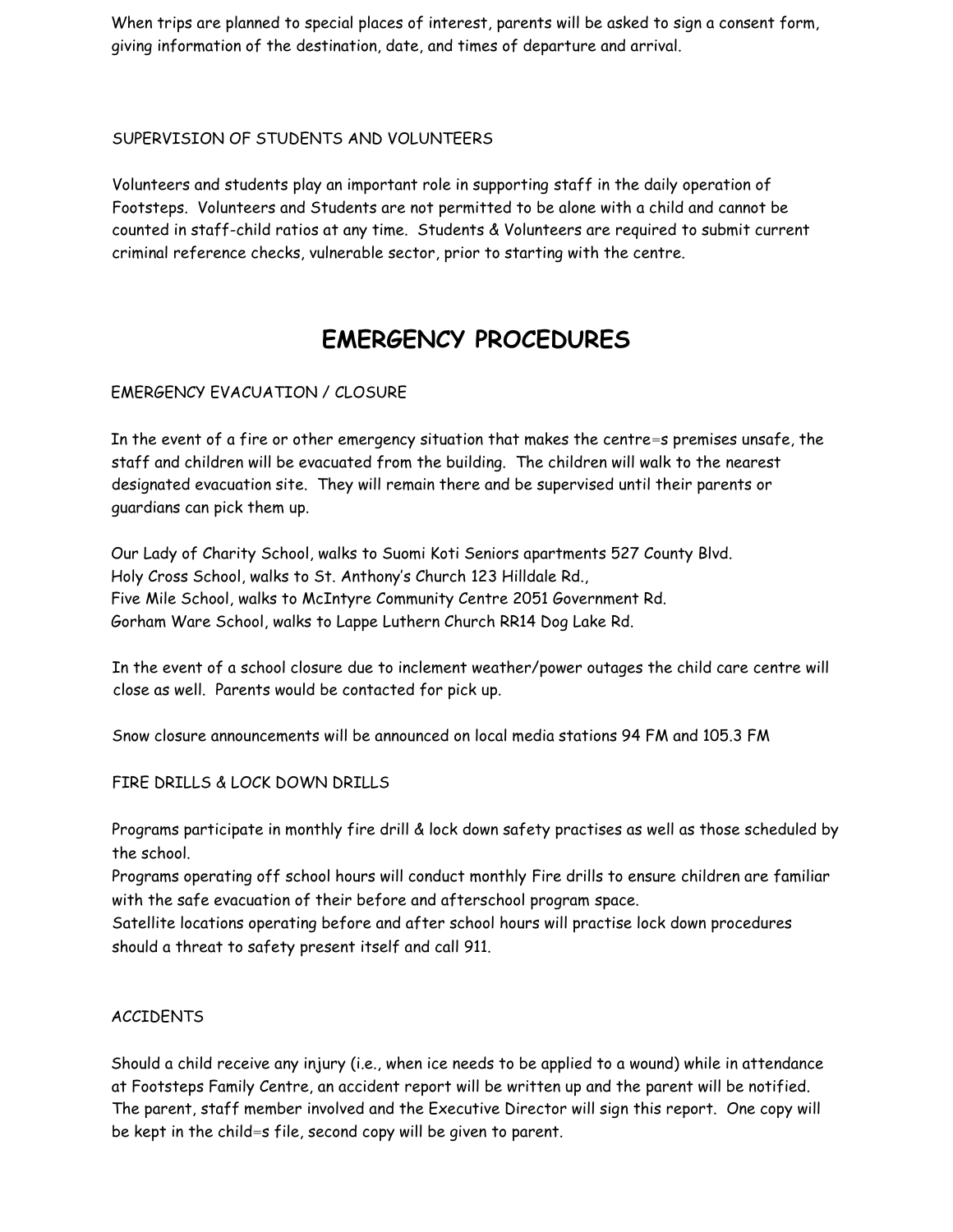Should the injury provide more than standard first aid treatment the staff will call 911 and the parent.

# **ADMISSIONS AND WITHDRAWALS**

### ADMISSION AND WITHDRAWAL POLICY

Prior to enrollment, a tour of the centre will be arranged to familiarize the family with the staff, the surroundings and our policies, as well as complete the required registration & contract forms.

Two weeks written notice is required if your child is *absent due to holidays, doctor/dentist appt* or to *withdraw your child(ren) from the Centre*. If notice is not received, you will be financially responsible for the space for that time period. Two-week written notice is to be uses occasionally, not as a means of accommodation to flexible schedules.

### WAITLIST POLICY

Clients wishing to apply to Footsteps Family Centre are to create an account on the One list registry/waitlist [www.thunderbaychildcare.ca](http://www.thunderbaychildcare.ca/) Spaces within the centre are filled according to date of enrollment to the registry list.

Due to our limited spaces available, Waitlist times can be extremely lengthy please continue to monitor your account on the one list waitlist registry to be sure the account is active.

Footsteps Family Centre will set priority on the following basis:

Full time enrolment, part time regularly scheduled days each week, flexible scheduled days if and when space permits.

Staff's children, siblings of those already affiliated with the centre, & school staff's children, are also prioritized on the waiting list.

### **BEHAVIOUR MANAGEMENT**

### ACCEPTABLE BEHAVIOUR MANAGEMENT

Footsteps Family Centre recognizes each child=s individual feelings and actions. Support and time will be allowed to let each child express his/her emotions and moods in a positive manner. Positive measures are used in order to help a child learn to deal with all emotions in an appropriate manner. The goal of discipline is to teach the child safe, socially and developmentally appropriate skills and abilities to increase both self-control and skill acquisition. A positive environment is created by skilled staff who provide consistency, structure and appropriate intervention strategies. Disciplinary measures, through the use of behaviour management strategies are used to prevent unacceptable behaviour and avoid crisis situations. When the need arises, children will be disciplined in a positive manner, at a level that is appropriate to their ages and developmental stages.

### ACCEPTABLE BEHAVIOUR MANAGEMENT STRATAGIES

- 
- 2. Choices 9. Limits
- 3. Redirection 10. Controls
- 
- 
- 1. Clear expectations 8. Removal of triggering object
	-
	-
- 4. Planned ignoring 11. Logical consequences
- 5. Caring gestures 12. Natural consequences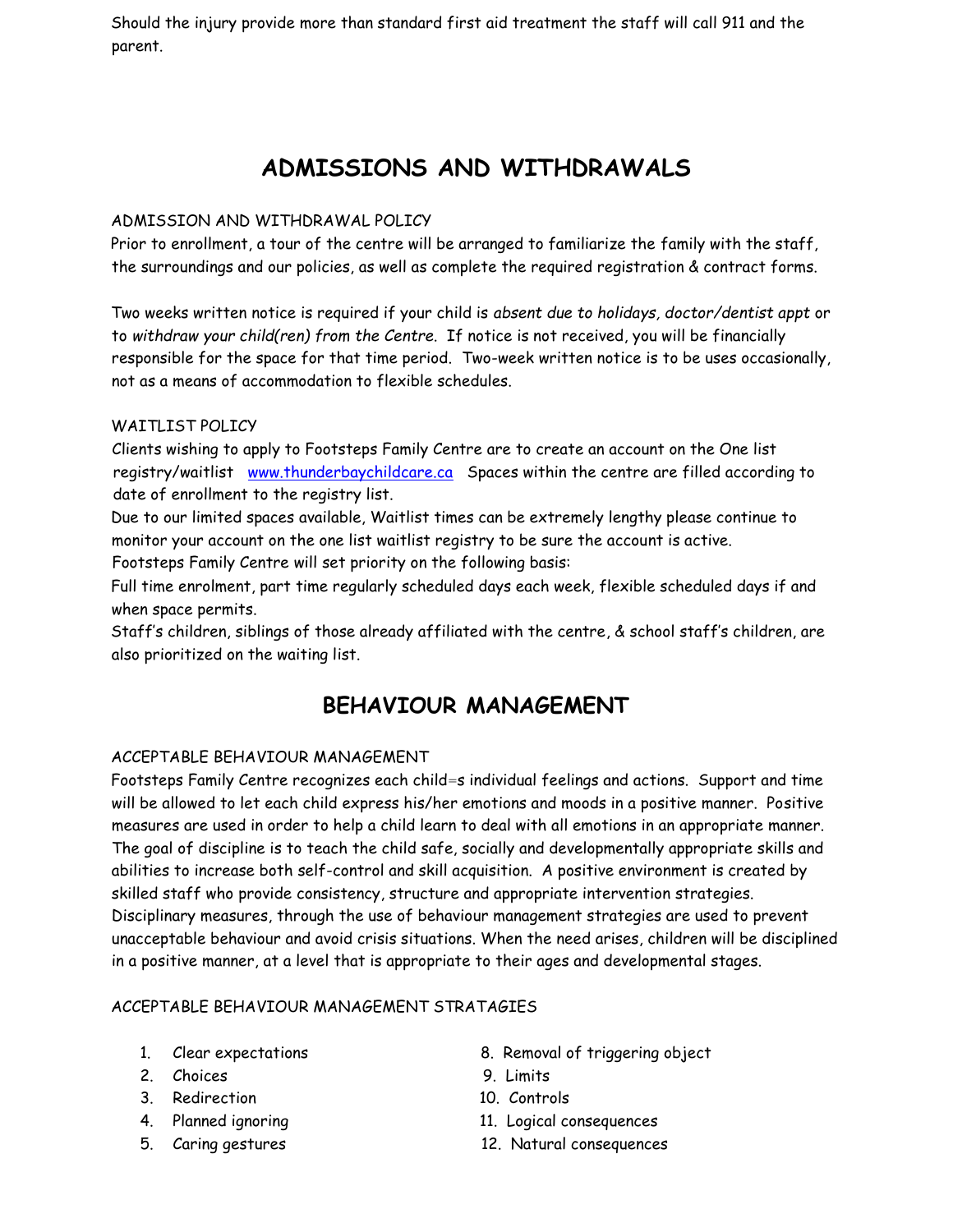- 
- 7. Hurdle helping

### PROHIBITED PRACTISES

- 1. Corporal punishment.
- 2. Physical restraints for the purpose of discipline.
- 3. Locking of exits for the purpose of confining a child without adult supervision, unless such confinement occurs during and emergency and is required as part of the emergency management policies and procedures.
- 4. Use of harsh or degrading measures or threats or use of derogatory language used in the presence of a child that would humiliate, shame or frighten the child or undermine his or her self respect, dignity or self-worth.
- 5. Depriving a child of basic needs including food, drink, shelter, sleep, toilet use, clothing or bedding or
- 6. Inflicting any bodily harm on children including making children eat or drink against their will.

NO employee, volunteer, student or parent affiliated with the centre shall engage in any of the prohibited practises set out in subsection (1) with respect to children receiving childcare.

### CONFIDENTIALITY

All issues and concerns will be treated confidentially and every effort will be made to protect the privacy of parents/guardians, children, staff, students and volunteers except when the information must be disclosed for legal purposes. (i.e., to the Ministry of Education, College of Early Childhood Educators, law enforcement authorities or Children's Aid Society.

### CONDUCT

Footsteps maintains high standards for positive interaction, communication and role modeling for children. Harassment and discrimination will therefore not be tolerated from any party.

If at any point a parent/guardian, provider or staff feels uncomfortable, threatened, abused or belittled, they may immediately end the conversation and report the situation to the supervisor or designate.

### CONCERNS OF SUSPECTED ABUSE OR NEGLECT OF A CHILD

Everyone including members of the public and professionals who work with children are required by law to report suspected cases of child abuse or neglect. Individuals with concern are advised to contact the children's aid society or Dilico directly.

6. Humour 13. Time away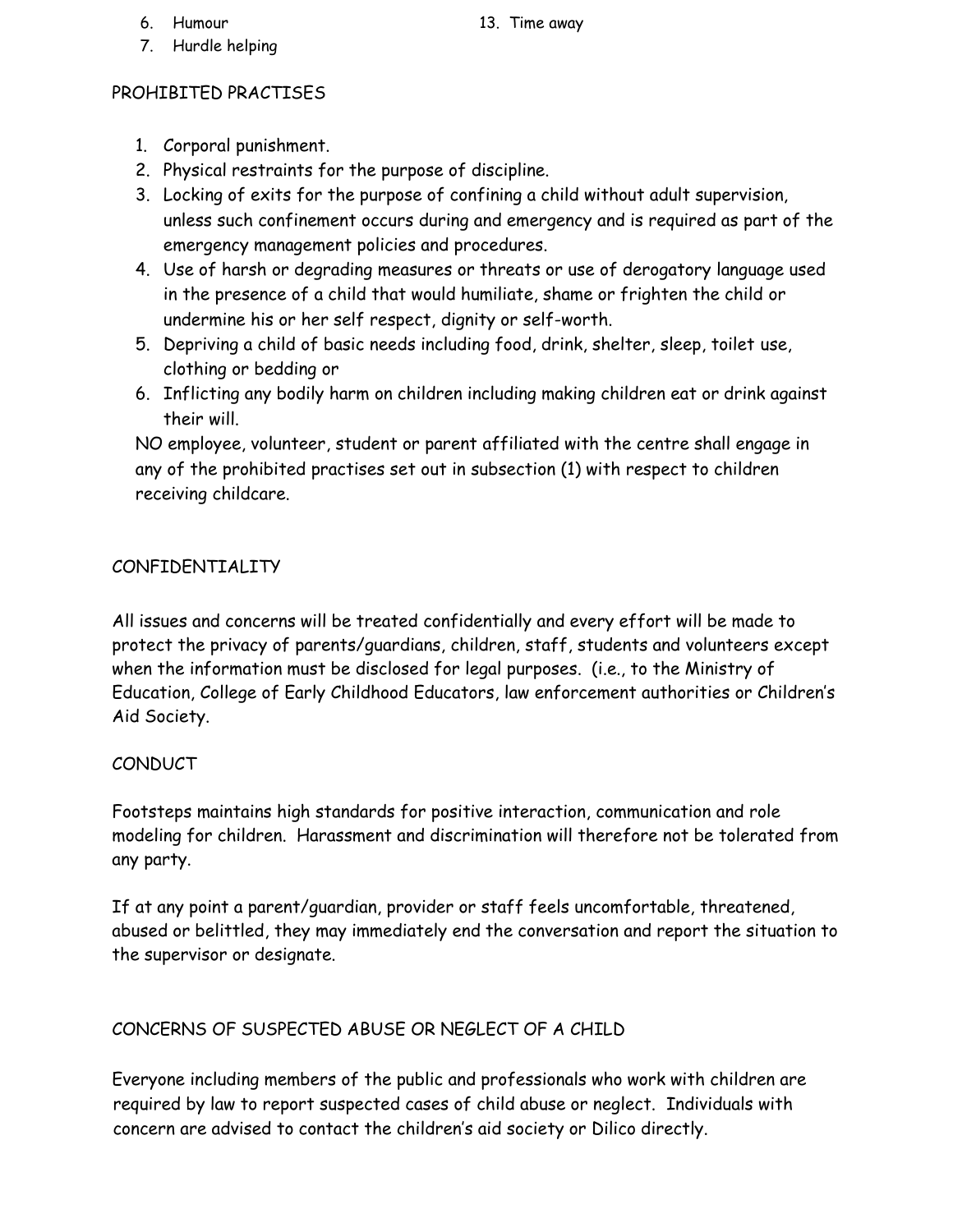### CONFLICT RESOLUTION

Parents/caregivers of Footsteps Family Centre have the opportunity to express their concerns and complaints to staff without fear of retribution. The parent's concerns are important and are a natural step in providing an inclusive environment which meets the needs of children and families. Building and maintaining positive relationships with parents is valued at our centre.

This policy is to support open communication between staff and parents. Communication is essential in preventing and resolving conflict. Parents and staff who openly communicate with one another regarding the care of their child (children) can potentially avoid dissatisfaction with services.

Families are composed of individuals who are competent and capable, curious, and rich in experience. Families love their children and want the best for them. Families are experts on their children. They are the first and most powerful influence on children's learning, development, health, and wellbeing. Families bring diverse social, cultural, and linguistic perspectives. Families should feel that they belong, are valuable contributors to their children's learning, and deserve to be engaged in a meaningful way. (HDLH)

Fostering good relationships with children and their families is the single most important priority for educators in early year's programs. The ability to establish constructive relationships with children and families is a requirement for Registered Early Childhood Educators in Ontario, as set out in the College of Early Childhood Educators Code of Ethics and Standards of Practice. (CECE 2011)

### Procedure:

All concerns will be addressed in a professional manner and kept confidential, documented and filed. Staff will provide clear and consistent messaging to ensure concerns received are addressed in a transparent and timely manner. Staff will provide information collected from policies and procedures to align with the concern.

The first line of communication for parents is with their child's educator.

If the concern is not program related and cannot be handled by the child's educator then the parent or staff member will take the concern to the Executive Director/Designate.

All concerns will be handled in the following manner:

- If the concern/issue is directly related to a program room, this may be addressed with the program educator.
- If the concern/issue is regarding a staff member, student, volunteer, or parent this may be addressed with the Centre's Director/Designate.
- If the concern is regarding the Director/Designate, this may be brought to the Centre's Board of Directors & Officers.

•

Issues/concerns may also be reported to other relevant regulatory bodies for e.g., local public health, police, fire, Ministry of Environment, Ministry of Labour, College of Early Childhood Educators where applicable.

All issues/concerns need to be handled as outlined and at no time should any matters be brought to social media.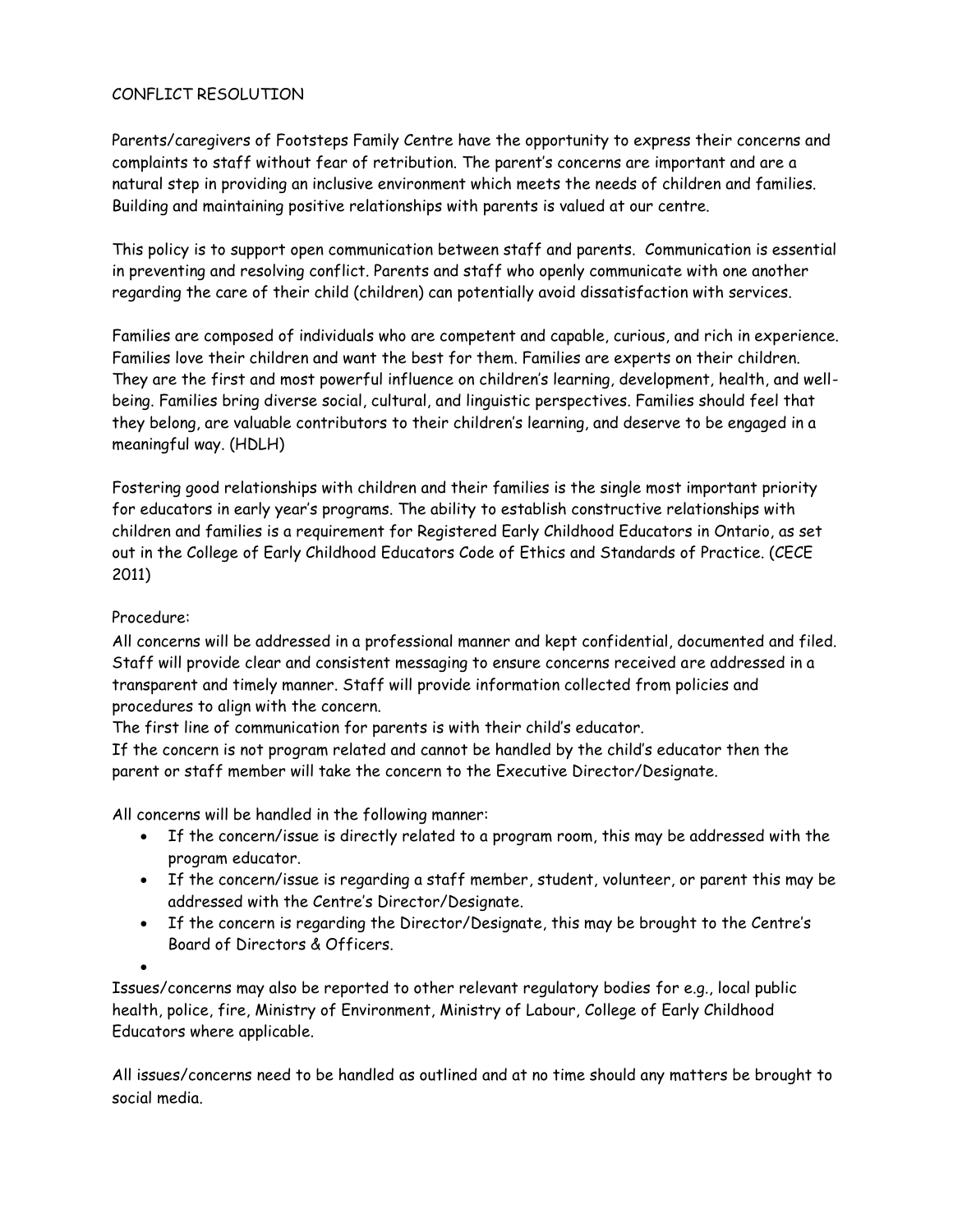### REMOVAL OF CHILD FROM THE CENTRE

Should a child's behavior problems be deemed to be beyond the expertise of the centre staff, pose a risk to safety to him or herself or infringe upon the rights of another child to participate in a safe and secure childcare environment, recommendations will be made in writing to the parent (s) /guardian to withdraw the child from the daycare and seek services with appropriate agencies within the community.

When possible, the family will be given a two-week period in which to find alternative arrangements.

## **NUTRITION / REST TIME**

### NUTRITION

Footsteps Family Centre is a NUT/SCENT-SENSITIVE centre.

We ask all parents to refrain from sending your child into the centre with food. Families with dietary food restrictions such as food intolerances, family dietary choices or religious observance may make special arrangements with the centre for food to be brought in for the child. Parents of School age children required to bring in bagged lunches for PA days are required to comply with our anaphylaxis allergy policy and avoid products containing nuts. A nutritious mid-day meal, morning and afternoon snacks, will be provided for the children. Individual and special dietary needs including allergies and sensitivities will be posted in the kitchen and both play room serving areas. Weekly menu plans will be posted for the current and following week closest to the children's cubbie areas. While all of our Menus are planned with respect to the Canada Food Guide requirements, we welcome menu ideas that are special to your child's family or background.

### REST TIME

Footsteps provides a two-hour rest period after lunch for children attending the centre full day. At this time, the children lie down on cots in a darkened room with soft lullaby music playing, this is a time for the children to sleep or take part in restful activities (i.e., puzzles, books, etc.). Please feel free to send a favorite blanket and /or stuff animal to help your child feel comfortable and relaxed during the rest period. Children who are awake after a half hour will have the opportunity to take part in quiet activities.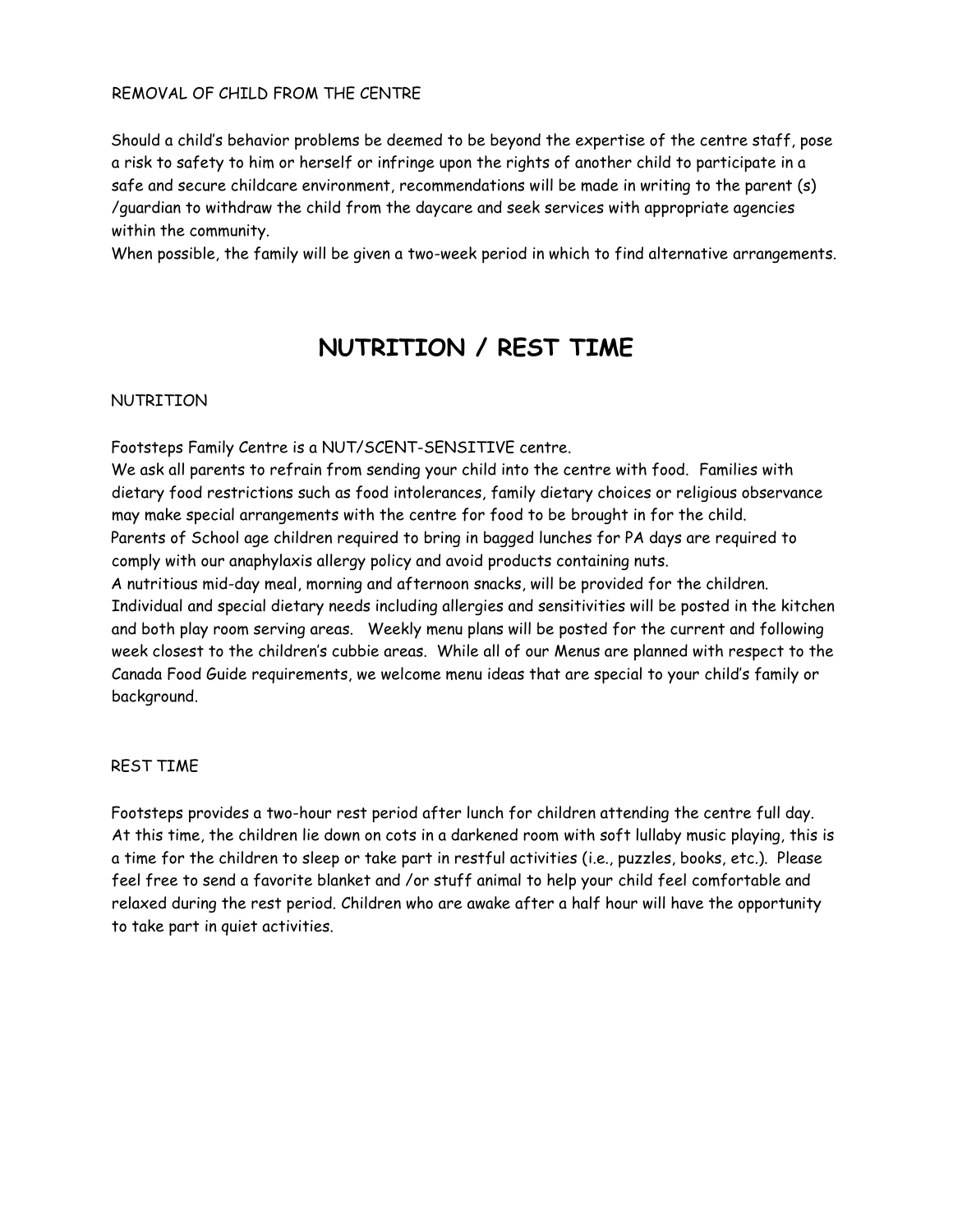# **PROGRAM STATEMENT**

The centre is committed to working toward the four foundations of learning: Belonging, Well-being, Engagement and Expression.

For the Children; Footsteps strives…

- to provide a safe, nurturing environment enabling all children to gain trust in themselves and others, to enhance their self-esteem and to form positive relationships with others.
- to recognize and celebrate the similarities and differences among all children
- to support and respond to the child=s sense of curiosity and innate need to explore.
- ~ to value the interrelatedness and wholistic process of development.
- to provide numerous opportunities for play so that children can gain an understanding of their world and the people around them.
- to enhance self-help skills and provide experiences for children to develop self-regulation, independence and problem-solving skills,
- to encourage creativity with emphasis being placed on the learning process rather than the end result.

to provide environments and experiences to engage children in active, creative and meaningful exploration, play and inquiry.

For the Families:

- to build a strong foundation of trust, and a relationship of respect with all families.
- to enhance the parent-child-teacher relationship with open, honest, and positive communication.
- to value all families and encourage each of their unique contributions to the centre.

### For the staff:

~ Footsteps is committed to continuous professional learning, the shift toward a pedagogical foundation for professional practice in early childhood settings has staff of Footsteps participating in workshops with our local community college, as well as the early years team – pedagogical officers (TBDSSAB) that together work to support staff in their journey to align traditional & contemporary curriculum.

~As we question, research, reflect, respond and co-construct our understanding of the world around us we gain new perspectives and new more complex questions arise.

Ontario's Pedagogy, How Does Learning Happen is intended to support pedagogy and curriculum/program development within early years programs.

For the School and the Community:

- to work in partnership with the school to enhance the care and education of all children, Footsteps provides before and after school needs.
- to foster and encourage belonging within the community  $\sim$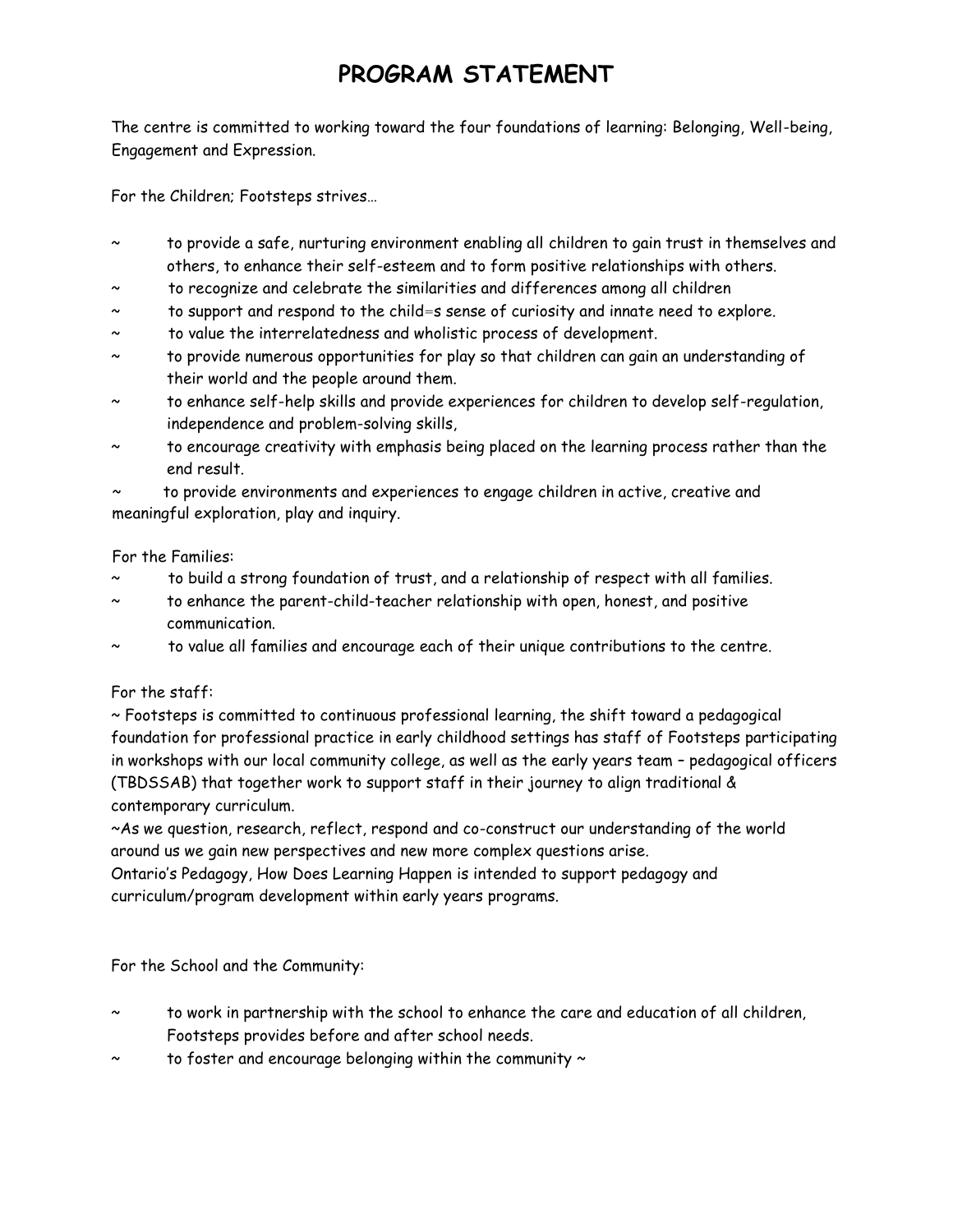# **FEES / PAYMENTS**

### FEES / PAYMENTS

Annual fee lists are posted in programs & our website.

Families will be invoiced twice monthly, on the  $15<sup>th</sup>$  and at then end of the month. Statement of accounts are printed at the end of each month along with the current invoice. Payments are due within 3-5 business days following the distribution of invoices, which are then submitted to the Executive Director. Payment will be encouraged to be made by e transfer (see staff for details) If paying with cash, receipts are issued by a staff person only. DO NOT DROP CASH INTO CASH BOX without given a receipt first. Footsteps does not accept postdated cheques. Should your child's last name be different than your own, please indicate on the e transfer or cheque information along with the invoice  $#$  please.

N.S.F. cheques will have a \$10.00 charged attached. Receipts will be provided with in one week. In keeping accurate accounts, please pay the exact amount of invoice including cents. Please contact the office within 3-5 business days following receipt of your invoice to report any discrepancies. Inquiries past 30 days will be subject to a \$25.00 administration fee.

ACCEPTED METHODS OF PAYMENT: E transfer, cash or cheques

### LATE CHARGES

.

Footsteps Family Centre is open from 7:30 a.m. to 5:30 p.m. Any child(ren) picked up after 5:30 p.m. (6:00) at rural sites parents will receive 1 documented warning. Reoccurring late charges will be subject to services being terminated.

| Late pick of child fee will be as follows: | 5:31 p.m. - 5:45 p.m. - late fee of \$15.00       |
|--------------------------------------------|---------------------------------------------------|
|                                            | 5:46 p.m. - 6:00 p.m. - late fee of \$25.00       |
|                                            | $6:00$ p.m. - and on - late fee charge of \$40.00 |

Where attempts to call parents and emergency contacts for pick up continues past 30 min period, staff are instructed to call Children's Aid Society for assistance.

Families utilizing subsidized spaces must follow drop off and pick up times as directed in the letter or approval.